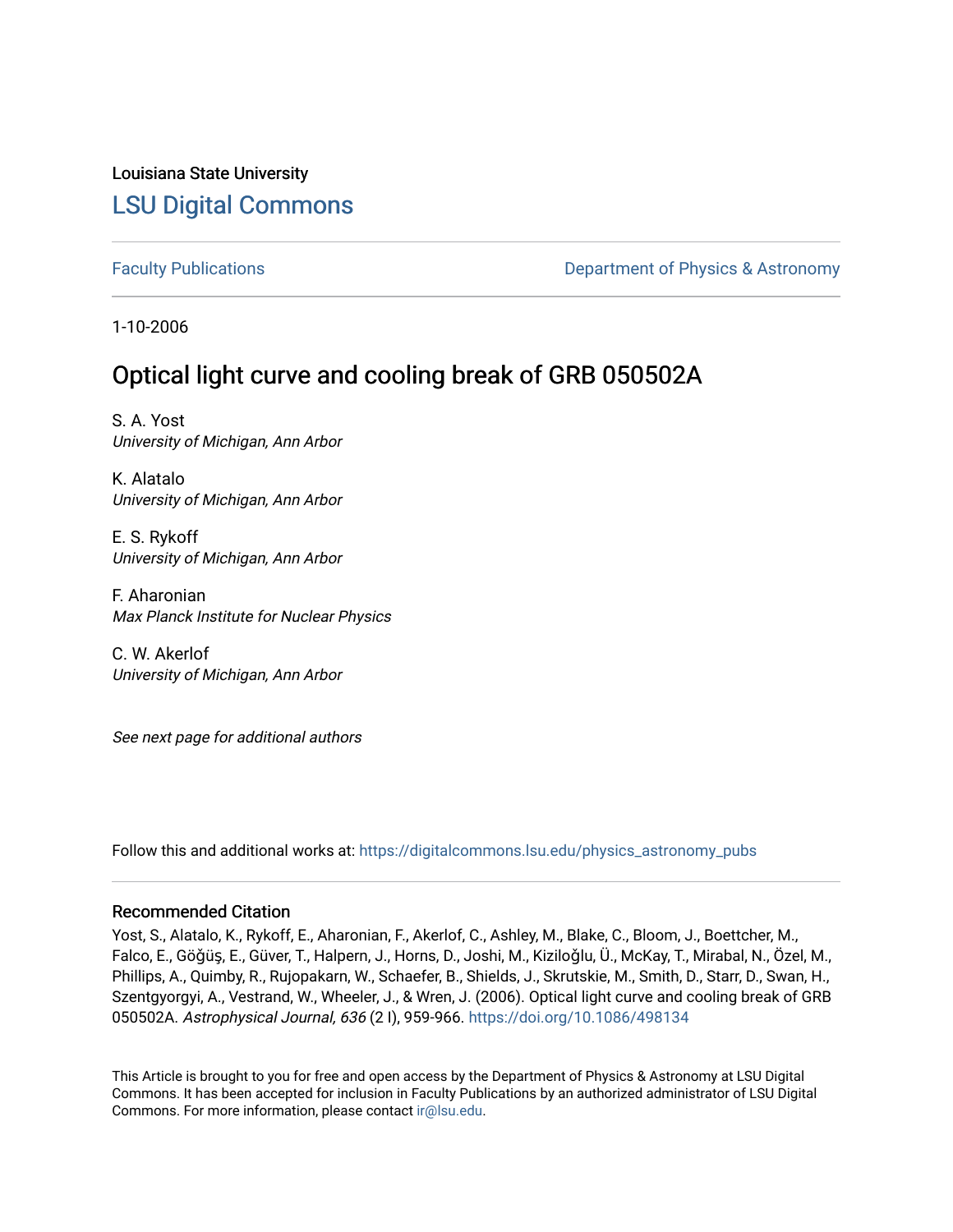### Authors

S. A. Yost, K. Alatalo, E. S. Rykoff, F. Aharonian, C. W. Akerlof, M. C.B. Ashley, C. H. Blake, J. S. Bloom, M. Boettcher, E. E. Falco, E. Göǧüş, T. Güver, J. P. Halpern, D. Horns, M. Joshi, Ü Kiziloǧlu, T. A. McKay, N. Mirabal, M. Özel, A. Phillips, R. M. Quimby, W. Rujopakarn, B. E. Schaefer, J. C. Shields, M. Skrutskie, D. A. Smith, D. L. Starr, H. F. Swan, A. Szentgyorgyi, W. T. Vestrand, J. C. Wheeler, and J. Wren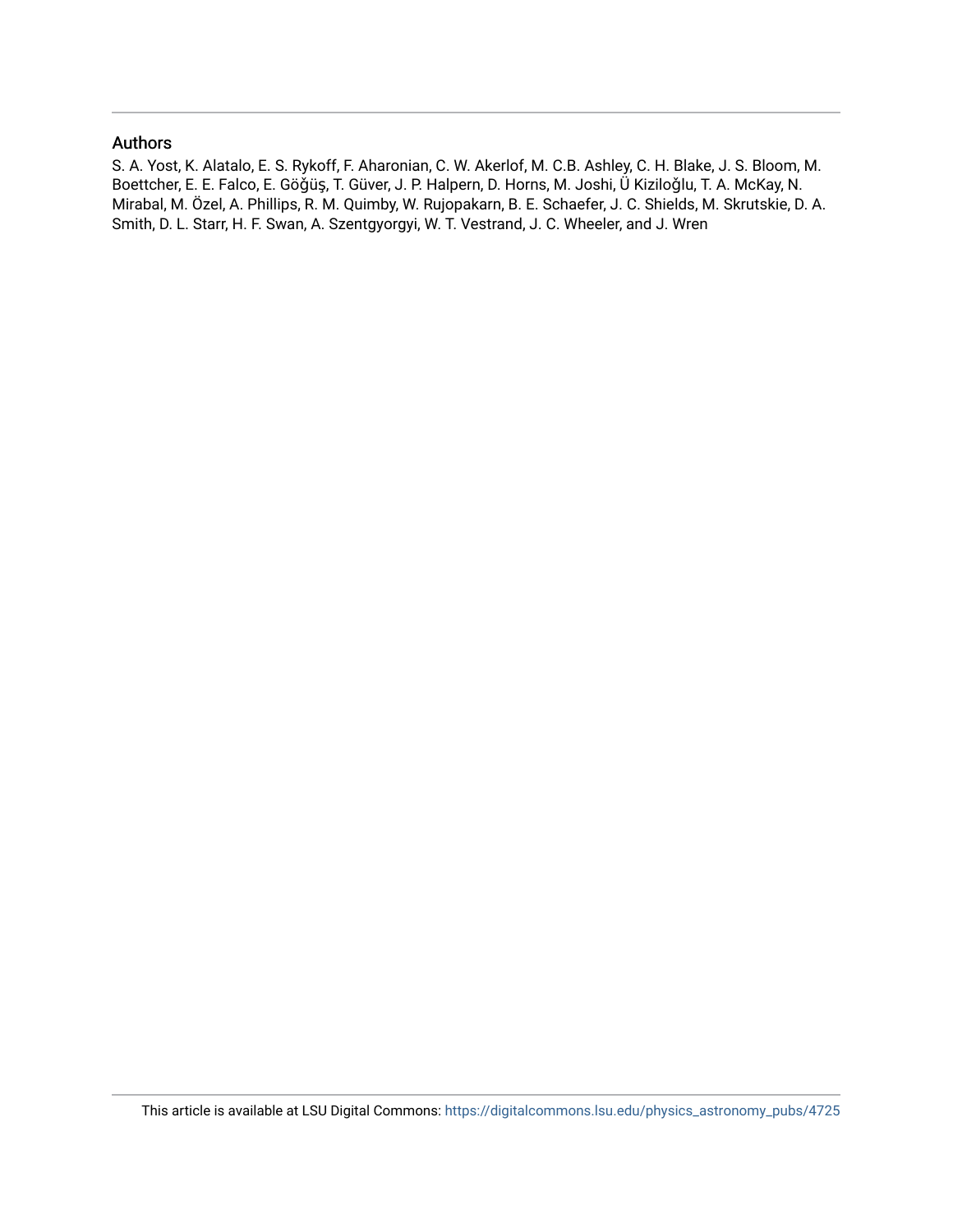This work was written as part of one of the author's official duties as an Employee of the United States Government and is therefore a work of the United States Government. In accordance with 17 U.S.C. 105, no copyright protection is available for such works under U.S. Law. Access to this work was provided by the University of Maryland, Baltimore County (UMBC) ScholarWorks@UMBC digital repository on the Maryland Shared Open Access (MD-SOAR) platform.

# Please provide feedback

Please support the ScholarWorks@UMBC repository by emailing [scholarworks-group@umbc.edu](mailto:scholarworks-group@umbc.edu) and telling us what having access to this work means to you and why it's important to you. Thank you.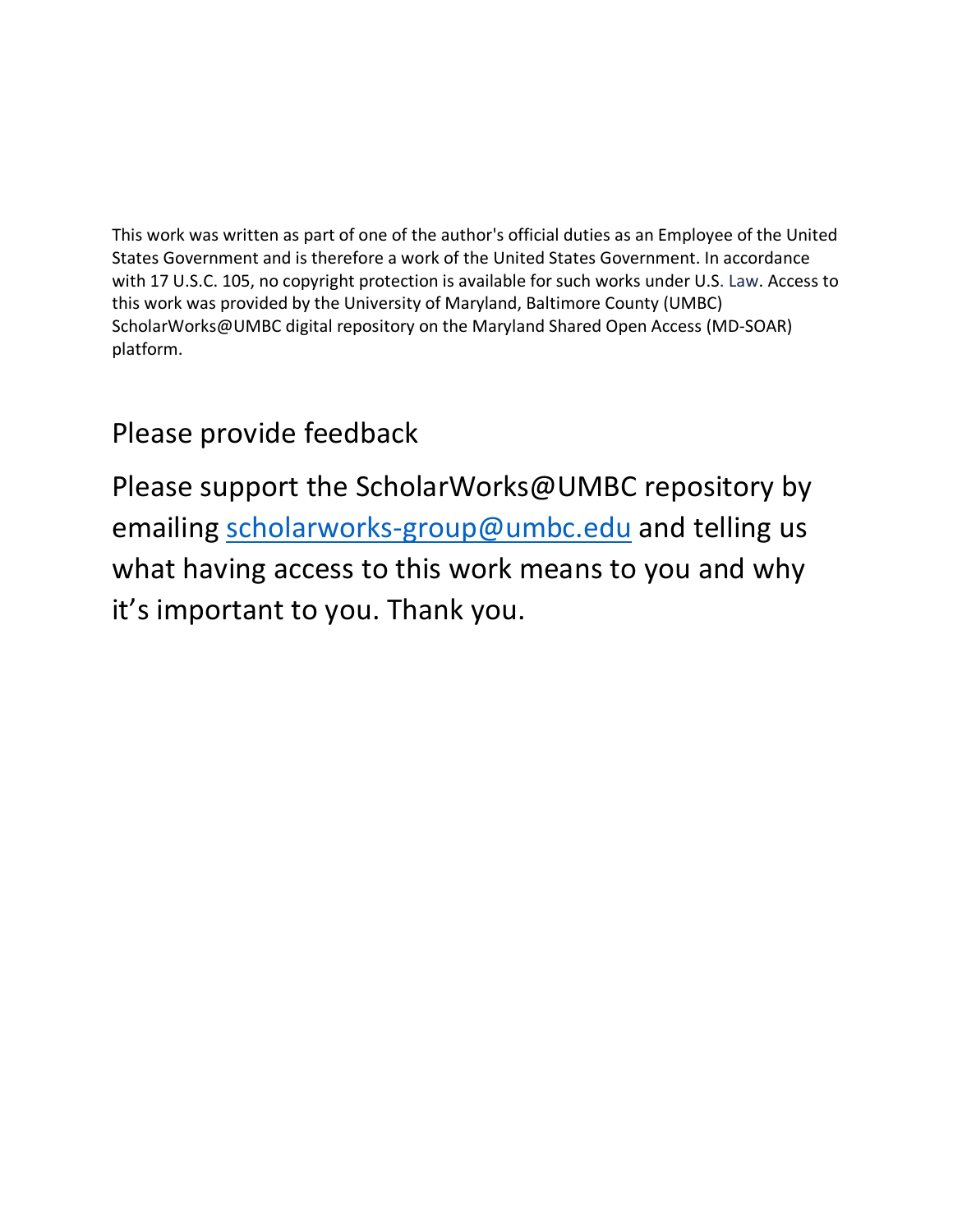#### OPTICAL LIGHT CURVE AND COOLING BREAK OF GRB 050502A

S. A. Yost,<sup>1</sup> K. Alatalo,<sup>1,2</sup> E. S. Rykoff,<sup>1</sup> F. Aharonian,<sup>3</sup> C. W. Akerlof,<sup>1</sup> M. C. B. Ashley,<sup>4</sup> C. H. Blake,<sup>5</sup> J. S. Bloom,<sup>2</sup> M. BOETTCHER, <sup>6</sup> E. E. FALCO, <sup>5</sup> E. GÖĞÜŞ, <sup>7</sup> T. GÜVER, <sup>8</sup> J. P. HALPERN, <sup>9</sup> D. HORNS, <sup>3</sup> M. JOSHI, <sup>6</sup> Ü. KIZILOĞLU,<sup>10</sup> T. A. MCKAY,<sup>1</sup> N. MIRABAL,<sup>1</sup> M. ÖZEL,<sup>11</sup> A. PHILLIPS,<sup>4</sup> R. M. QUIMBY,<sup>12</sup> W. RUJOPAKARN,<sup>1</sup> B. E. SCHAEFER,<sup>13</sup> J. C. SHIELDS,<sup>6</sup> M. Skrutskie,  $^{14}$  D. A. Smith,<sup>1</sup> D. L. Starr,<sup>15</sup> H. F. Swan,<sup>1</sup> A. Szentgyorgyi,<sup>5</sup> W. T. Vestrand,<sup>16</sup>

J. C. WHEELER, <sup>12</sup> AND J. WREN<sup>16</sup>

Recei*v*ed 2005 August 1; accepted 2005 September 16

#### ABSTRACT

We present light curves of the afterglow of GRB 050502A, including very early data at  $t - t_{\text{GRB}} < 60$  s. The light curve is composed of unfiltered ROTSE-IIIb optical observations from 44 s to 6 hr postburst, R-band MDM observations from 1.6 to 8.4 hr postburst, and PAIRITEL  $JHK<sub>s</sub>$  observations from 0.6 to 2.6 hr postburst. The optical light curve is fit by a broken power law, where  $t^\alpha$  steepens from  $\alpha = -1.13 \pm 0.02$  to  $-1.44 \pm 0.02$  at  $\sim$ 5700 s. This steepening is consistent with the evolution expected for the passage of the cooling frequency  $\nu_c$  through the optical band. Even in our earliest observation at 44 s postburst, there is no evidence that the optical flux is brighter than a backward extrapolation of the later power law would suggest. The observed decay indices and spectral index are consistent with either an ISM or a wind fireball model, but slightly favor the ISM interpretation. The expected spectral index in the ISM interpretation is consistent within 1  $\sigma$  with the observed spectral index  $\beta = -0.8 \pm 0.1$ ; the wind interpretation would imply a spectral index slightly ( $\sim$ 2  $\sigma$ ) shallower than observed. A small amount of dust extinction at the source redshift could steepen an intrinsic spectrum sufficiently to account for the observed value of  $\beta$ . In this picture, the early optical decay, with the peak at or below  $4.7 \times 10^{14}$  Hz at 44 s, requires very small electron and magnetic energy partitions from the fireball.

Subject heading: gamma rays: bursts

#### 1. INTRODUCTION

Gamma-ray burst (GRB) afterglows are typically observed to decay as power laws in time (as reviewed by, e.g., Piran 2005). The leading afterglow model is the synchrotron fireball (Mészáros & Rees 1997; Sari et al. 1998). It describes the afterglow as synchrotron emission from shock-accelerated electrons with a broken power-law spectral energy distribution, with several characteristic break frequencies. When the typical synchrotron frequency  $(\nu_m)$ or the cooling frequency  $(\nu_c)$  passes through the optical bands, the model predicts a break in the light curve.

The fireball model's spectral breaks have different power-law indices, depending on the circumburst medium (as discussed by Mészáros et al. 1998). The different resulting light curves allow important physical distinctions to be inferred from early afterglow observations. One example is the anticipated difference between a constant circumburst density (called interstellar me-

<sup>1</sup> University of Michigan, 2477 Randall Laboratory, 450 Church Street, Ann Arbor, MI 48104; sayost@umich.edu, kalatalo@umich.edu, erykoff@umich.edu, akerlof@umich.edu, tamckay@umich.edu, wiphu@umich.edu, donaldas@umich.edu, hswan@umich.edu.

<sup>2</sup> Astronomy Department, 601 Campbell Hall, University of California, Berkeley, CA 94720; kalatalo@berkeley.edu, jbloom@astron.berkeley.edu.

<sup>3</sup> Max-Planck-Institut für Kernphysik, Saupfercheckweg 1, 69117 Heidelberg, Germany; felix.aharonian@mpi-hd.mpg.de, horns@mpi-hd.mpg.de.

<sup>4</sup> School of Physics, Department of Astrophysics and Optics, University of New South Wales, Sydney, NSW 2052, Australia; mcba@phys.unsw.edu.au,

<sup>5</sup> Harvard College Observatory, Cambridge, MA 02138; cblake@cfa.harvard .edu. efalco@cfa.harvard.edu. aszentgyorgyi@cfa.harvard.edu.

Ohio University, Athens, OH 45701; boettchm@ohio.edu, manasvita.joshi.1@ ohio.edu, shields@phy.ohiou.edu.

dium [ISM]) and a  $r^{-2}$  density gradient (called wind, as it resembles the environment produced by a steady mass-loss wind outflow). The GRB follow-up community has worked to produce ever-earlier observations in order to detect light-curve breaks.

The passage of the cooling frequency,  $\nu_c$ , has been inferred from changes in the broadband spectral index. The first such example was GRB 970508 (Galama et al. 1998), for which the optical–to–X-ray slope steepened as if  $\nu_c$  were passing between them. Direct evidence of a cooling break passage in light curves is rarer. GRB 030329 showed a shallow change of slope at  $t <$ 0:25 days, postulated to be the cooling break (Sato et al. 2003), although the standard fireball picture is complicated in that case, possibly with ''layered'' ejecta giving two jets and two jet breaks (Berger et al. 2003). More recently, Huang et al. (2005) found a shallow break in the GRB 040924 afterglow to be better explained by  $\nu_c$  than by a jet break.

Here we report observations of the GRB 050502A afterglow in unfiltered optical and  $RJHK<sub>s</sub>$  bands. The optical data span nearly three logarithmic decades in time and begin at  $t < 1$  minute after the start of the GRB. We discuss the light curves in the context of the fireball model.

<sup>9</sup> Columbia Astrophysics Lab, Columbia University, 550 West 120th Street, Mail Code 5230, New York, NY 10027-6601; jules@astro.columbia.edu.

<sup>10</sup> Middle East Technical University, 06531 Ankara, Turkey; umk@astroa.physics.metu.edu.tr.

<sup>12</sup> Department of Astronomy, University of Texas, Austin, TX 78712; quimby@ astro.as.utexas.edu, wheel@astro.as.utexas.edu.<br><sup>13</sup> Department of Physics and Astronomy, Louisiana State University, Baton

Rouge, LA 70803; schaefer@lsu.edu.<br><sup>14</sup> Department of Astronomy, University of Virginia, P.O. Box 3818, Charlottesville, VA 22903; mfs4n@virginia.edu.

<sup>15</sup> Gemini Observatory, Hilo, HI 96720; dan@pairitel.org. 16 Los Alamos National Laboratory, NIS-2 MS D436, Los Alamos, NM 87545; vestrand@lanl.gov, jwren@nis.lanl.gov.

<sup>7</sup> Sabanci University, Orhanli-Tuzla 34956 Istanbul, Turkey; ersing@sabanciuniv

<sup>.</sup>edu.8 Istanbul University Science Faculty, Department of Astronomy and Space Sciences, 34119, University-Istanbul, Turkey, tolga@istanbul.edu.tr.

 $11$  Canakkale Onsekiz Mart Üniversitesi, Terzioğlu 17020, Canakkale, Turkey; me\_ozel@ibu.edu.tr.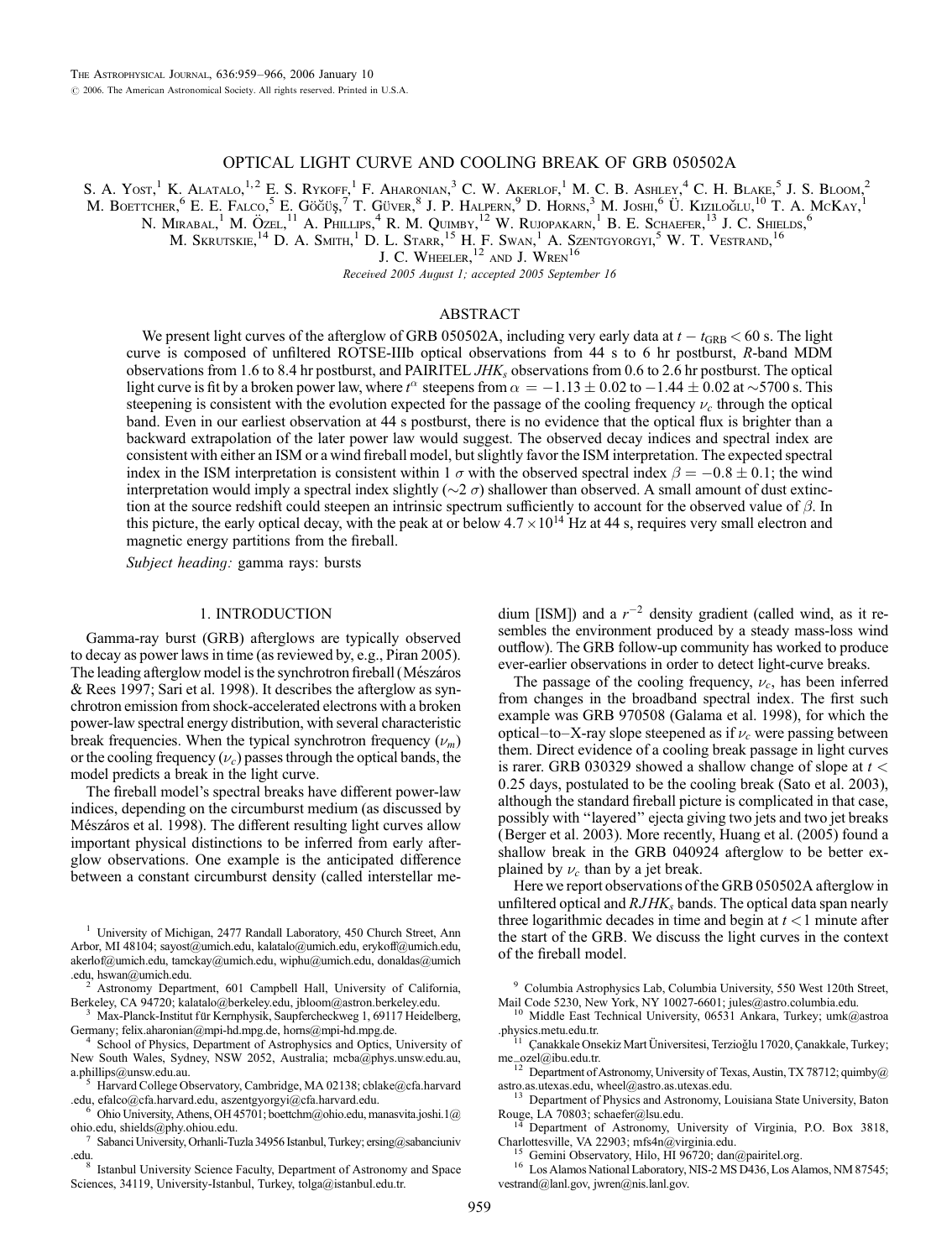#### 2. OBSERVATIONS

This paper's optical and near-IR light curves are the result of three observation teams with different instruments at separate sites: the Robotic Optical Transient Search Experiment (ROTSE-III ), the Peters Automated Infrared Imaging Telescope (PAIRITEL), and MDM.

The ROTSE-III array is a worldwide network of 0.45 m robotic, automated telescopes, built for fast  $(\sim 6 \text{ s})$  responses to GRB triggers from satellites such as the High Energy Transient *Explorer (HETE-2)* and *Swift*. They have a wide  $(1°85 \times 1°85)$ field of view imaged onto a Marconi  $2048\times 2048$  back-illuminated thinned CCD and operate without filters, with a bandpass from approximately 400 to 900 nm. ROTSE-IIIb is located at the McDonald Observatory in Texas. The ROTSE-III systems are described in detail in Akerlof et al. (2003).

The 1.3 m diameter PAIRITEL is a fully automated incarnation of the system used for the Two Micron All Sky Survey (2MASS). It is located at Mount Hopkins Ridge, Arizona. The camera consists of three  $256 \times 256$  Near-Infrared Camera and Multi-Object Spectrometer (NICMOS3) arrays that simultaneously image the same  $8.5 \times 8.5$  portion of the sky at J, H, and  $K_s$  bands (central wavelengths 1.2, 1.6, and 2.2  $\mu$ m).

The MDM Observatory is located at Kitt Peak, Arizona. It includes the 1.3 m McGraw-Hill telescope, which covers an  $8.7 \times 8.7$  field of view. This instrument operates with a standard set of filters. The camera is a SITe  $1024 \times 1024$  thinned, backside-illuminated CCD, with a pixel scale of  $0\rlap{.}''508$ .

On 2005 May 2, the International Gamma-Ray Astrophysics Laboratory (INTEGRAL) detected GRB 050502A (INTEGRAL trigger 2484) at 02:13:57 UT. The position was distributed as a GRB Coordinates Network (GCN ) notice at 02:14:36 UT, with a 3' radius error box, 39 s after the start of the burst (Gotz et al. 2005). The burst had a duration of 21 s, with a fluence of  $1.4 \times$  $10^{-6}$  ergs cm<sup>-2</sup> in the 20–200 keV band (Gotz & Mereghetti 2005).

ROTSE-IIIb responded automatically to the GCN notice in 5.0 s with the first exposure starting at 02:14:41.0 UT, 44 s after the burst and only 23 s after the cessation of  $\gamma$ -ray activity. The automated scheduler began a program of ten 5 s exposures, ten 20 s exposures, and 412 60 s exposures. The first exposure was taken during evening twilight hours, and ROTSE-IIIb was able to follow the burst position until the morning twilight. The early images were affected by scattered clouds and a bright sky background. Near-real-time analysis of the ROTSE-III images detected a 14th magnitude fading source at  $\alpha = 13^{\text{h}}29^{\text{m}}46.3$ ,  $\delta = +42^{\circ}40'27''7$ (J2000.0) that was not visible on the Digitized Sky Survey<sup>17</sup> red plates, which we reported via the GCN Circular e-mail exploder within 40 minutes of the burst (Yost et al. 2005).

The PAIRITEL instrument on Mount Hopkins received the GRB 050502A trigger before dusk and generated a rapid response Target of Opportunity (ToO). When an interruption is generated by a new burst at nighttime, a new set of observations is queued, overriding all other targets. Typical time from GCN alert to slew is 10 s, and typical slew times are 1–2 minutes. Since this burst occurred before nighttime science operations, it overrode the scheduled observations related to telescope pointing. This behavior yielded a bad pointing model in the first set of observations and has subsequently been prohibited. The first set of usable imaging began at 02:52:39.5 UT, or approximately 39 minutes after the trigger. Several imaging epochs were conducted over the following 5 hr.

PAIRITEL images were acquired with double-correlated sampling with effective exposure times of 7.848 s and dithered over several positions during a single epoch of observation. Typical total integration times are between 2 and 30 minutes with approximately 10–30 different dither positions.

The MDM Observatory began R-band observations 1.8 hr after the burst, following the initial ROTSE GCN report. Twentyone exposures were taken of the GRB field, spanning a total of 6.4 hr.

#### 3. DATA REDUCTIONS

The three diverse data sets required different photometric reductions. All the data described below are given in Table 1.

The ROTSE-IIIb images were dark-subtracted and flat-fielded with its standard pipeline. The flat field was generated from 30 twilight images. SExtractor (Bertin & Arnouts 1996) was applied for the initial object detection. The images were then processed with a customized version of the DAOPHOT point-spread function (PSF) fitting package (Stetson 1987) that has been ported to the IDL Astronomy User's Library (Landsman 1995). The PSF is calculated for each image from a set of  $\sim$  50 well-measured stars within  $12'$  of the target location. The PSF is fit simultaneously to groups of stars using the nstar procedure (Stetson 1987). Relative photometry was then performed using 13 neighboring stars.

ROTSE-III magnitudes are calibrated as R-equivalent to accommodate ROTSE's peak optical bandpass sensitivity at red wavelengths. The R-equivalent magnitude zero point is calculated from the median offset to the USNO 1 m R-band standard stars (Henden 2005) in the magnitude range  $13.5 < V < 20.0$ , with the color of typical stars in the field such that  $0.4 < V R < 1.0$ . As we have no data on afterglow color information at the early time, no additional color corrections have been applied to the unfiltered data, and the magnitudes quoted are then treated as  $R$  band and referred to as  $C_R$ .

The PAIRITEL data were processed through its custom reductions pipeline and then combined into mosaics as a function of epoch and filter. The mosaicking used a cross-correlation between reduced images to find the pixel offsets for the dithers. Final images were constructed using a static bad-pixel mask and drizzling (Fruchter & Hook 1997). Bias and sky frames were obtained for each frame by median-combining several images before and after that frame. Flat fields are applied from archival sky flats and are known to be highly stable over long periods of time. Aperture photometry was performed in a 3.5 pixel radius aperture (the average seeing FWHM was 2.4 pixels). The PAIRITEL photometric zero points for each of  $J, H$ , and  $K_s$  were determined from 2MASS catalog stars, of which there are  $\sim$  20 in the field.

The MDM data were processed using standard IRAF DAOPHOT procedures. Aperture photometry was performed in a 1"5 radius aperture (average seeing was  $\sim$ 1".5) centered on the optical transient (OT) and nearby field stars. Instrumental magnitudes were then transformed to the R-system using the latest calibration provided by Henden (2005), using differential photometry for each image with respect to two Henden stars, the only ones available in the MDM field (R.A. =  $13^{\text{h}}30^{\text{m}}04^{\text{s}}3$ , decl. =  $+42^{\circ}41'06''0$  and R.A. =  $13^{\text{h}}29^{\text{m}}59^{\text{s}}8$ , decl. =  $+42^{\circ}43'00\text{m/s}$ , both J2000).

#### 4. RESULTS

In order to analyze the results, we convert all magnitudes from Table 1 to spectral flux densities. For the R (or ROTSE  $C_R$ ) magnitudes, we use the effective frequencies and zero-point fluxes <sup>17</sup> See http://archive.stsci.edu/cgi-bin/dss\_form. of Bessell (1979). The JHK<sub>s</sub> magnitudes are converted using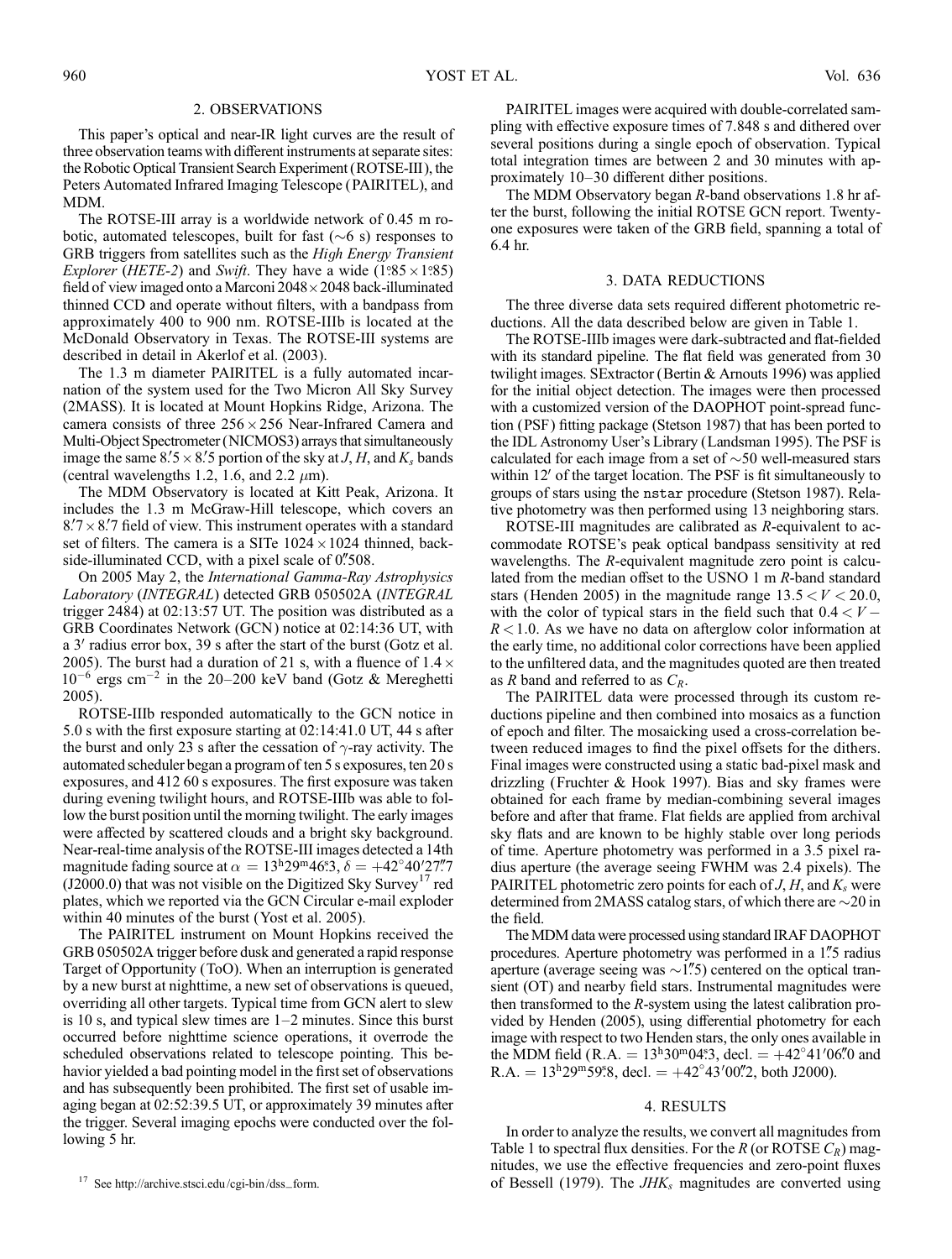TABLE 1 Optical Photometry for GRB 050502A

|            |                       | $t_{\text{start}}$ | $t_{\text{end}}$   |                                      |
|------------|-----------------------|--------------------|--------------------|--------------------------------------|
| Telescope  | Filter                | (s)                | (s)                | Magnitude                            |
| ROTSE-IIIb | None                  | 44.0               | 49.0               | $14.28 \pm 0.11$                     |
|            | None                  | 59.0               | 78.9               | $14.32 \pm 0.09$                     |
|            | None<br>None          | 88.5<br>117.2      | 108.0<br>136.8     | $14.71 \pm 0.16$<br>$15.08 \pm 0.23$ |
|            | None                  | 146.7              | 180.5              | $15.63 \pm 0.23$                     |
|            | None                  | 190.0              | 239.6              | $15.92 \pm 0.24$                     |
|            | None                  | 248.7              | 327.7              | $16.19 \pm 0.33$                     |
|            | None                  | 337.5              | 416.7              | $16.58 \pm 0.22$                     |
|            | None                  | 426.5              | 546.1              | $17.04 \pm 0.20$                     |
|            | None<br>None          | 555.3<br>763.6     | 754.4<br>962.7     | $17.30 \pm 0.21$<br>$17.50 \pm 0.28$ |
|            | None                  | 971.9              | 1309.9             | $17.75 \pm 0.24$                     |
|            | None                  | 1319.7             | 1658.2             | $18.50 \pm 0.25$                     |
|            | None                  | 1667.4             | 2214.4             | $18.66 \pm 0.13$                     |
|            | None                  | 2224.1             | 2908.7             | $18.57 \pm 0.14$                     |
|            | None                  | 2918.0             | 3881.3             | $19.09 \pm 0.11$                     |
|            | None<br>None          | 3890.5<br>5084.1   | 5075.0<br>6741.0   | $19.52 \pm 0.19$<br>$19.84 \pm 0.22$ |
|            | None                  | 6750.1             | 8823.3             | $20.14 \pm 0.18$                     |
|            | None                  | 8832.5             | 11670.7            | $20.90 \pm 0.29$                     |
|            | None                  | 11680.6            | 15415.2            | $20.95 \pm 0.27$                     |
|            | None                  | 15425.1            | 20274.6            | $21.34 \pm 0.33$                     |
|            | None                  | 20284.1            | 28421.6            | $<$ 21.67                            |
| MDM.       | R<br>R                | 5816.0<br>6458.0   | 6416.0             | $19.61 \pm 0.03$<br>$19.79 \pm 0.03$ |
|            | R                     | 7105.0             | 7058.0<br>7705.0   | $20.03 \pm 0.03$                     |
|            | R                     | 7750.0             | 8350.0             | $20.17 \pm 0.03$                     |
|            | R                     | 8386.0             | 8986.0             | $20.32 \pm 0.03$                     |
|            | R                     | 9025.0             | 9625.0             | $20.37 \pm 0.04$                     |
|            | R                     | 9928.0             | 10828.0            | $20.50 \pm 0.04$                     |
|            | R<br>R                | 10871.0            | 11771.0            | $20.65 \pm 0.04$<br>$20.77 \pm 0.06$ |
|            | R                     | 11812.0<br>12750.0 | 12712.0<br>13650.0 | $20.79 \pm 0.08$                     |
|            | R                     | 13687.0            | 14587.0            | $20.91 \pm 0.06$                     |
|            | R                     | 14621.0            | 15461.0            | $21.03 \pm 0.06$                     |
|            | R                     | 15645.0            | 16545.0            | $21.17 \pm 0.06$                     |
|            | R                     | 16587.0            | 17487.0            | $21.23 \pm 0.06$                     |
|            | R<br>R                | 17537.0<br>18797.0 | 18737.0<br>19997.0 | $21.38 \pm 0.06$<br>$21.49 \pm 0.06$ |
|            | $\cal R$              | 20115.0            | 21915.0            | $21.54 \pm 0.05$                     |
|            | $\cal R$              | 22041.0            | 23841.0            | $21.77 \pm 0.06$                     |
|            | R                     | 24057.0            | 25857.0            | $21.88 \pm 0.08$                     |
|            | R                     | 26358.0            | 28158.0            | $22.08 \pm 0.11$                     |
|            | R                     | 28319.0            | 30119.0            | $22.07 \pm 0.19$                     |
| PAIRITEL   | $\boldsymbol{J}$<br>J | 2322.5<br>4942.0   | 3112.4<br>6335.4   | $17.38 \pm 0.10$<br>$18.56 \pm 0.21$ |
|            | $\boldsymbol{J}$      | 6365.4             | 7583.0             | $18.32 \pm 0.17$                     |
|            | $\cal J$              | 8158.9             | 9903.5             | $<$ 19.25                            |
|            | J                     | 9970.9             | 11722.3            | $<$ 19.07                            |
|            | $\cal J$              | 11790.4            | 13538.4            | $<$ 19.21                            |
|            | $\cal J$<br>J         | 13568.0<br>15382.5 | 15316.8<br>17134.5 | $<$ 19.36<br>$<$ 19.40               |
|            | $\boldsymbol{J}$      | 17201.3            | 17979.7            | $<$ 19.18                            |
|            | $\cal J$              | 18951.5            | 20742.1            | $<$ 19.40                            |
|            | Н                     | 2322.5             | 3112.4             | $16.64 \pm 0.10$                     |
|            | $\cal H$              | 4942.0             | 6335.4             | $17.70 \pm 0.23$                     |
|            | Н                     | 6365.4             | 7583.0             | $17.77 \pm 0.23$                     |
|            | H<br>Н                | 8150.3<br>9970.9   | 9903.5<br>11722.3  | < 18.55<br>< 18.19                   |
|            | Н                     | 11790.4            | 13538.4            | < 18.30                              |
|            | $\cal H$              | 13568.0            | 15316.8            | < 18.32                              |
|            | $\cal H$              | 15382.5            | 17134.5            | < 18.42                              |
|            | Н                     | 17201.3            | 17979.7            | < 18.10                              |
|            | $K_{\rm s}$           | 2322.5             | 3112.4             | $15.85 \pm 0.11$                     |

TABLE 1—Continued

| Telescope | Filter      | $t_{\text{start}}$<br>(s) | $t_{\text{end}}$<br>(s) | Magnitude        |
|-----------|-------------|---------------------------|-------------------------|------------------|
|           | $K_{s}$     | 4942.0                    | 6335.4                  | $16.67 \pm 0.18$ |
|           | $K_{s}$     | 6365.4                    | 7583.0                  | $16.84 + 0.22$   |
|           | $K_{s}$     | 8150.3                    | 9903.5                  | $17.36 + 0.31$   |
|           | $K_{s}$     | 9970.9                    | 11722.3                 | < 17.33          |
|           | $K_{s}$     | 11790.4                   | 13538.4                 | <17.35           |
|           | $K_{s}$     | 13568.0                   | 15316.8                 | <17.57           |
|           | $K_{s}$     | 15382.5                   | 17134.5                 | < 17.74          |
|           | $K_{\rm s}$ | 17201.3                   | 17979.7                 | <17.21           |
|           | $K_{s}$     | 18951.5                   | 20742.1                 | < 17.74          |

NOTE.—All times are in seconds since the burst time,  $02:13:57$  UT (see  $\S 2$ ).

Cohen et al. (2003). There is scant Galactic extinction at the high Galactic latitude of the transient. However, we do correct the fluxes for 0.028, 0.01, 0.006, and 0.004 mag of extinction in the R (and  $C_R$ ), J, H, and  $K_s$  bands, respectively, as found from the extinction estimates of Schlegel et al. (1998).

Prochaska et al. (2005) established the source redshift,  $z =$ 3.793. At such high z, absorption from the  $Ly\alpha$  forest becomes important in the ROTSE-III bandpass. The bandpass covers the wavelength range of approximately  $B-I$ , but the Ly $\alpha$  absorption from this z significantly depresses wavelengths corresponding to B and V. Ordinarily, the blue spectrum of an OT would cause an overestimation of the  $C_R$ -band flux from ROTSE instrumental magnitudes, but in this case extinction across a significant fraction of the bandpass makes the conversion using the zero point from unextincted field stars *underestimate* the  $C_R$ -band flux. As a result, we expect a color term between the ROTSE  $C_R$  and the MDM R magnitudes. The precise color term is a complicated function of the Ly $\alpha$  absorption and the OT spectrum. We fit a constant color term parameter when examining R and  $C_R$  data together as a constant multiplicative offset of the ROTSE points relative to the MDM data. This constancy presumes that any OT color changes within the ROTSE bandpass have a small effect on the color term parameter compared to the data uncertainties.

The light curves are plotted in Figure 1. The R-band light curve appears to be a broken power law. The need for a break is made obvious by the precise MDM observations at later times. The first (ROTSE) point in the light curve at  $t-t_{\rm GRB} = 44$  s seems underluminous relative to subsequent decay. The IR data are less well sampled, but can be described as a set of power laws with decay rates similar to those seen in the R band.

To quantify these trends, we fit the data using power-law and broken power-law forms. The smooth broken power-law form is

$$
f(t) = f_0 2^{1/s} [(t/t_b)^{-s\alpha_1} + (t/t_b)^{-s\alpha_2}], \qquad (1)
$$

where  $t_b$  is the break time,  $f_0$  is the flux at the break time,  $\alpha_1$  and  $\alpha_2$  are the two power-law indices, and s is a sharpness parameter. The data (Fig. 1) clearly require a very sharp break transition. We use the form above for convenience, but do not fit the sharpness, setting s at a very high value ( $s = 125$ ). As noted above, we also fit a constant multiplicative factor for the ROTSE  $C_R$  points, as a color term. The ROTSE points after the break observed in the data have significant uncertainties. We expect that any color change that may be associated with the break will not change the color term significantly in comparison to the ROTSE error bars.

The ''separate'' fit uses the form discussed above for the R-band data and individual power laws for each IR band (there is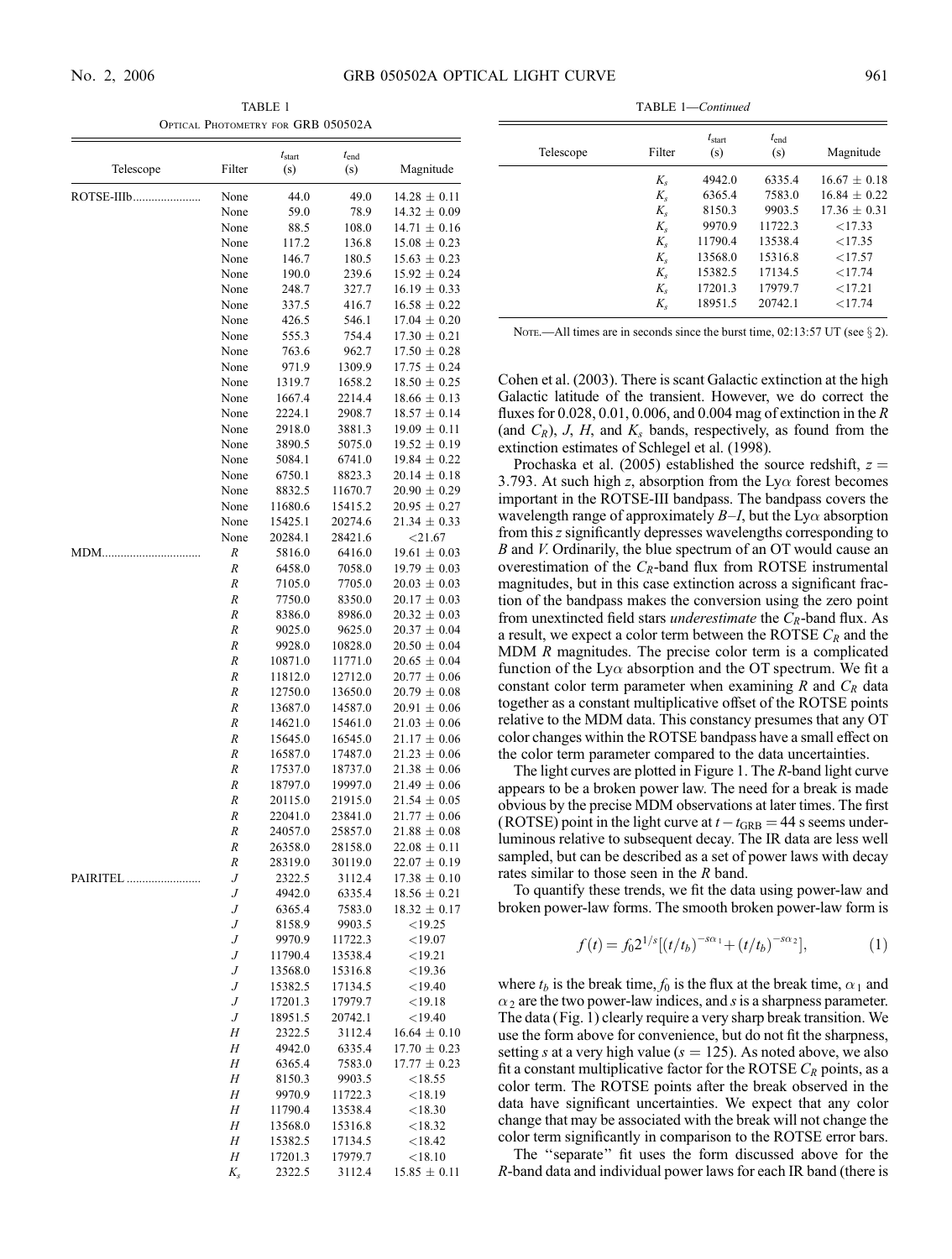

Fig. 1.—Light curves of the optical-IR data presented in this paper. These are converted to fluxes as described in  $\S$  4, and the *J*, *H*, and  $K_s$  bands are offset by factors of 3, 9, and 27, respectively, for clarity. The ROTSE points are unfiltered and calibrated to  $R$  ( $C_R$ ). These points are offset by a color term of 0.25 mag, a value determined from the  $R/C_R$ -band fit (see § 4). Two fit models from Table 2 are overplotted. Each fits the bands simultaneously, scaling flux density  $f_{\nu} \propto \nu^{\beta} t^{\alpha}$ , with a break in R. The magnitude of the R light-curve break matches the passage of the cooling frequency  $\nu_c$ . The solid fit requires  $\alpha$  (IR) =  $\alpha_{R1}$ , the initial R-band decay, and the dotted fit requires  $\alpha$ (IR) =  $\alpha$ <sub>R2</sub>, the final R-band decay. The dashed lines show the extrapolations of the initial and final  $R$  temporal power laws (solid fit), and the arrow denotes the break time. Both fits are reasonable;  $\alpha$ (IR) =  $\alpha_{R1}$  is expected for an ISM model, and  $\alpha$ (IR) =  $\alpha_{R2}$  is expected for a wind model. However, the  $\alpha$  (IR) =  $\alpha_{R2}$  fit underestimates the K<sub>s</sub> data.

no substantial evidence for breaks in the IR data). This allows each band to have different temporal decays and flux normalizations.

The ''multiband'' fit connects the wavelength bands via a spectral index and coupled temporal decays, as expected in the fireball model. This fit uses the above functional form for R-band data and simultaneously fits single power laws for the IR of the form

$$
f(\nu_i, t) = f_{0i}(\nu_i/\nu_R)^{\beta} (t/t_b)^{\alpha_{\rm IR}}, \qquad (2)
$$

where  $\nu_i$  designates the frequency of an IR band. We attempt two "multiband" forms,  $\alpha_{IR} = \alpha_1$  (the initial R-band decay index) and  $\alpha_{IR} = \alpha_2$  (the final R-band decay index).

#### 4.1. Early Underluminosity?

First, we examined the R-band light curve (ROTSE and MDM ). A single power law does not produce an acceptable fit.We fit all R-band data (including  $C_R$ ) to the broken power law + color term function described above and repeated the exercise excluding the first point. Both produced formally acceptable fits, but excluding the first point improved the fit notably from  $\chi^2 = 52.8$  for 39 degrees of freedom (dof) to  $\chi^2 = 44.9$  for 38 dof.

The first observation, at 44 s post-GRB, appears to plateau, not joining the overall decay seen later. The flux density is approximately 4  $\sigma$  below the back extrapolation of the fit excluding the first point: marginal evidence for a deviation at early times from the later decay. While a single point cannot definitively establish such a deviation, the first point does not fit the overall later decay, and thus we exclude it from the light-curve fits discussed below and recorded in Table 2. The potential constraints placed by this first point are discussed in  $\S$  5.2.

Overluminosity, or flux above the expectations from the subsequent decay, would be expected if a reverse shock's emission were observable as it passes through the ejecta at early times

TABLE 2 FIT PARAMETERS AND  $\chi^2$ 

| Parameter                  | Description                                    | Fit Value          |  |  |  |  |
|----------------------------|------------------------------------------------|--------------------|--|--|--|--|
|                            | Fits to the Individual Bands                   |                    |  |  |  |  |
|                            | Early $R$ power-law index                      | $-1.131 \pm 0.023$ |  |  |  |  |
|                            | Late $R$ power-law index                       | $-1.437 \pm 0.022$ |  |  |  |  |
| $t_b$ (s)                  | $R$ break time                                 | $5690 \pm 750$     |  |  |  |  |
| $f_{0,R}(t_b)$ ( $\mu$ Jy) | $f_{\nu}(R)$ at $t_h$                          | $46.7 \pm 8.7$     |  |  |  |  |
|                            | ROTSE color term                               | $-0.250 \pm 0.073$ |  |  |  |  |
|                            | $\chi^2$ of R fit/dof                          | 44.9/38            |  |  |  |  |
|                            | $J$ power-law index                            | $-1.33 \pm 0.18$   |  |  |  |  |
| $F_J(t_0)$ ( $\mu$ Jy)     | $f_{\nu}(J)$ of 1st IR epoch                   | $182 \pm 16$       |  |  |  |  |
|                            | $\chi^2$ of J fit/dof                          | 8.0/8              |  |  |  |  |
| $\alpha$ <sub>H</sub>      | $H$ power-law index                            | $-1.36 \pm 0.21$   |  |  |  |  |
| $F_H(t_0)$ ( $\mu$ Jy)     | $f_{\nu}(H)$ of 1st IR epoch                   | $229 \pm 21$       |  |  |  |  |
| $\chi^2_H$                 | $\chi^2$ of H fit/dof                          | 3.6/7              |  |  |  |  |
|                            | $K_s$ power-law index                          | $-1.17 \pm 0.17$   |  |  |  |  |
| $F_{K_s}(t_0)$ ( $\mu$ Jy) | $f_{\nu}(K_s)$ of 1st IR epoch                 | $316 \pm 32$       |  |  |  |  |
|                            | $\chi^2$ of $K_s$ fit/dof                      | 3.4/8              |  |  |  |  |
|                            | Multiband Fit: NIR Decay Index = $\alpha_{R1}$ |                    |  |  |  |  |
|                            | Early power-law index                          | $-1.137 \pm 0.022$ |  |  |  |  |
|                            | Late power-law index $(R \text{ only})$        | $-1.435 \pm 0.022$ |  |  |  |  |
|                            | $R$ break time                                 | $5830 \pm 250$     |  |  |  |  |
| $f_{0,R}(t_b)$ ( $\mu$ Jy) | $f_{\nu}(R)$ at $t_h$                          | $45.2 \pm 2.8$     |  |  |  |  |
| $\beta$                    | Spectral index $\nu^{\beta}$                   | $-0.785 \pm 0.052$ |  |  |  |  |
| $\kappa$ (mag)             | ROTSE color term                               | $-0.263 \pm 0.066$ |  |  |  |  |
| $\chi^2$                   | $\chi^2$ of multiband fit/dof                  | 65.7/66            |  |  |  |  |
|                            | Multiband Fit: NIR Decay Index = $\alpha_{R2}$ |                    |  |  |  |  |
|                            | Early power-law index $(R \text{ only})$       | $-1.131 \pm 0.024$ |  |  |  |  |
|                            | Late power-law index                           | $-1.425 \pm 0.022$ |  |  |  |  |
| $t_b$ (s)                  | $R$ break time                                 | $5600 \pm 1800$    |  |  |  |  |
| $f_{0,R}(t_b)$ ( $\mu$ Jy) | $f_{\nu}(R)$ at $t_h$                          | $47 \pm 21$        |  |  |  |  |
| $\beta$                    | Spectral index $\nu^{\beta}$                   | $-0.641 \pm 0.055$ |  |  |  |  |
| $\kappa$ (mag)             | ROTSE color term                               | $-0.252 \pm 0.096$ |  |  |  |  |
| $\chi^2$ /dof              | $\chi^2$ of multiband fit/dof                  | 68.2/66            |  |  |  |  |

comparable to our first observation (e.g., Mészáros & Rees 1997; Sari & Piran 1999). This is certainly not seen in our light curve. The maximum flux we observe in the first observation (99% confidence upper limit) is only 90% of the back-extrapolated flux from the fit excluding the first data point. A flux level significantly above this extrapolation would have been readily measurable.

#### 4.2. Fitting the Frequency Bands Separately

The R (and  $C_R$ ) band, excluding the first point, was fitted to the broken power law as described above, and each of the J, H, and  $K<sub>s</sub>$  bands was independently fitted to a power law. Nondetections are included as flux densities of  $0 \pm f(m_{\text{lim}})$  to force the fit not to overestimate undetected fluxes. However, the elimination of nondetections from the fits does not change the parameters significantly. The resulting fit parameters are given in Table 2. Overall, the total  $\chi^2 = 60$  for 61 dof.

Due to the Ly $\alpha$  absorption discussed above, the R-band fit requires a significant color term, 0.25 mag, for the ROTSE  $C_R$ data relative to the filtered MDM R-measurements. With this systematic correction, the R-band light curve has a sharp break at a time  $5700 \pm 800$  s postburst. The R-band light curve break is from a decay index  $\alpha$  of  $-1.13 \pm 0.02$  to  $-1.44 \pm 0.02$ , a  $\Delta \alpha =$  $-0.31 \pm 0.03$ . In the fireball model, the expected steepening from a ''jet break'' (observing a lack of flux due to the edge of conical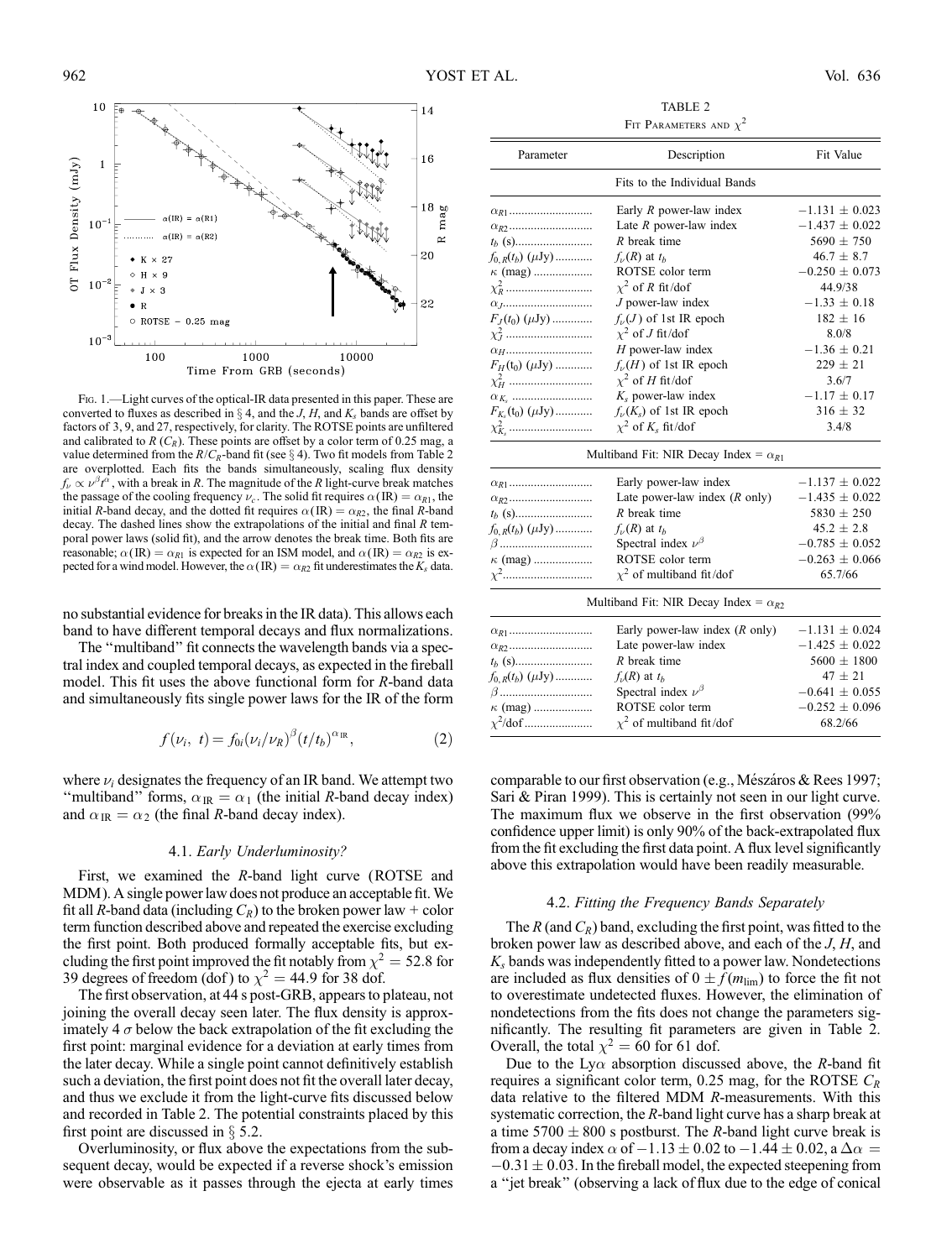ejecta) is at least  $\Delta \alpha = -0.75$  (Panaitescu & Mészáros 1999; Sari et al. 1999). The only shallow steepening expected in the fireball model is from the passage of the cooling frequency. The model predicts  $\Delta \alpha (\nu_c = \nu) = -0.25$ , consistent with the observed break at the 1.8  $\sigma$  level.

The NIR data are consistent with power-law fits. The fitted J, H, and  $K_s$  decay rates lie between the initial and final R-band decay rates. They are internally consistent at the 1  $\sigma$  level and thus show no evidence for NIR color changes. The NIR decay indices are not as tightly constrained as those describing the R band, with individual uncertainties  $\delta \alpha \approx 0.2$ . As the R-band break is shallow, each NIR band's decay is consistent with either the initial or the final R-band decay index (at the 1.6  $\sigma$  level or better).

Consistency with the initial R-band decay would be expected for an ISM fireball in which  $\nu_c$  drops as  $\propto t^{-1/2}$ , while consistency with the final R-band decay would be expected for a wind fireball where  $\nu_c$  rises as  $\propto t^{1/2}$  (as reviewed by Piran 2005). The  $K_s$  band is slightly more consistent with the ISM picture than with the wind; the  $H$  and  $J$  bands are slightly more consistent with the wind than with the ISM.

As evident from the poorly determined NIR decay rates, the NIR data do not have the sensitivity to determine the presence or absence of a light-curve break as shallow as that observed in the R band. Moreover, the NIR time coverage is from 2320 to 20,700 s, and the observed R-band break is at  $5700 \pm 800$  s. Even if the NIR data were more sensitive given the timing of the  $R$ -band lightcurve break, in the ISM (wind) model prediction,  $\nu_c$  would not be observed falling (rising) to (from) the  $J$  band during the NIR coverage. The ISM model predicts that  $\nu_c$  would fall from R to *J* only at  $t \sim 21{,}000 \pm 3000$  s. The wind model predicts that  $\nu_c$ would rise from *J* to *R*, with the break in *J* at  $t \sim 1600 \pm 200$  s.

#### 4.3. Multiband Fitting

Given no obvious color changes, we also fitted the multiband function as described in  $\S$  4.1 and 4.2. We gave initial parameters to search for two cases, with the NIR decay being the power-law behavior either of the initial  $R$ -band light curve decay or of the final R-band decay. The two results are shown in Table 2. The R-decay indices, the R-band break time, and the R-flux at the break time do not change significantly. The break amplitude  $\Delta \alpha$  is consistent with the cooling break passage at the 1.5  $\sigma$  level in both cases.

Both multiband fits are formally quite good, with  $\chi^2$ /dof  $\approx 1$ . The data are insufficiently constraining to distinguish between  $\alpha_{\text{IR}} = \alpha_{\text{RI}}$  (ISM expectation) and  $\alpha_{\text{IR}} = \alpha_{\text{R2}}$  (wind expectation). We show both of these fits in Figure 1, where the shallower  $\beta$  favored by the  $\alpha_{IR} = \alpha_{R2}$  model and the steeper IR decay make the fitted model underestimate all the  $K_s$  data slightly. As the fit is nevertheless good, this only mildly favors  $\alpha_{IR} = \alpha_{R1}$ and the ISM interpretation.

#### 4.4. Spectral Index  $\beta$

The optical-NIR spectrum of the data is well fit by a power law,  $f_{\nu} \propto \nu^{\beta}$ . This is observed in the NIR data alone (*JHK*<sub>s</sub> at one common epoch), as well as  $RJHK<sub>s</sub>$  data (interpolating the R-band point). There is no significant change across observation epochs, as there is no evidence for color changes from the light curves. The temporal decays of the IR bands are not strongly constrained  $(\delta \alpha \approx 0.2,$  Table 2), are all mutually consistent, and are all consistent (at  $\langle 2 \sigma \rangle$ ) with either the initial or the final R-band decay. Moreover, the complete data set is well fit by the ''multiband'' function that includes the spectral index  $\beta$  to connect the bands.

The *JHK*<sub>s</sub> spectrum at the initial epoch yields  $\beta = -0.9 \pm 0.3$ , while  $RJHK<sub>s</sub>$  gives  $\beta = -0.9 \pm 0.2$ . These are not as well constrained as the  $\beta$ -fit using the multiband function. When  $\alpha_{IR} = \alpha_{R1}, \ \beta = -0.79 \pm 0.05$  is fit, and when  $\alpha_{IR} = \alpha_{R2},$  $\beta = -0.64 \pm 0.06$ .

These results are all mutually consistent. Given their variation, we take our measure of the optical-NIR spectral index to be  $\beta =$  $-0.8 \pm 0.1$ . The observed R-band light-curve break produces color changes relative to the single power laws of the NIR bands, but they are not detectable, as we do not have good IR detections in the period from the break to the end of our NIR observations.

#### 5. DISCUSSION

The power-law break in the  $R$ -band light curve is consistent with  $\Delta \alpha = 0.25$ , the value expected for the passage of a cooling break,  $\nu_c$ , in a fireball model with either an ISM or wind circumburst density. The fireball model can also steepen a decay via a jet break, or via the passage of the typical frequency  $\nu_m$  in the fastcooling ( $\nu_c < \nu_m$ ) case. The latter, for an observing frequency  $\nu$ , is the transition from  $\nu_c < \nu < \nu_m$  to  $\nu_c < \nu_m < \nu$ . As previously noted, a jet break should be significantly steeper than the  $\Delta \alpha \approx 0.3$  observed (Panaitescu & Mészáros 1999; Sari et al. 1999). The  $\nu_m$  passage in a fast-cooling case requires the initial decay to be  $t^{-1/4}$  before the break (Piran 2005; see their  $\S$  VIIB), which is not compatible with any of the light curves.

From the temporal indices, we conclude that we are observing the passage of  $\nu_c$  through R at  $t \approx 6000$  s. In the ISM case, this is a passage from  $\nu_m < \nu(R) < \nu_c$  to  $\nu_m < \nu_c < \nu(R)$ . In the wind case, it is from  $\nu_m < \nu_c < \nu(R)$  to  $\nu_m < \nu(R) < \nu_c$ . Both require that  $\nu_m$  is below the optical by the first fit data point at  $t - t_{\text{GRB}} = 59$  s.

#### 5.1. Interpreting  $\alpha$ - $\beta$

The fireball model predicts relations between observed temporal and spectral indices and the value  $p [N(\gamma) \propto \gamma^p]$  of the power-law index for the spectral energy distribution of synchrotron-emitting electrons. The relations are functions of synchrotron spectral break ordering, the spectral segment, and whether the fireball is the ISM or wind case (compiled by Piran 2005). With an initial and a final decay index, there are two relations to determine  $p$  for each assumed case (ISM or wind). Using the  $R$ -band decay indices from the "separate" fit gives values of  $p: 2.51 \pm 0.03$  (from the initial  $\alpha_{R1}$ ) and  $2.58 \pm 0.03$  (final  $\alpha_{R2}$ ) for the constant-density ISM case, and 2.17  $\pm$  0.03 ( $\alpha_{R1}$ ) and 2.25  $\pm$  0.03 ( $\alpha_{R2}$ ) assuming the wind case.

Given the relations between p and  $\alpha$ , as well as those between p and  $\beta$ ,  $\alpha$  and  $\beta$  are related (again compiled in Piran 2005; see their  $\S$  VII). With the R light-curve break modeled by the passage of  $\nu_c$  in either an ISM or a windlike medium, there are four possible  $\alpha$ - $\beta$  "closure" relations of  $q(\alpha, \beta) = 0$ . We summarize them in Table 3 along with the values for the electron energy spectral index  $p(\alpha)$  in these cases, and  $p(\beta)$ .

As before, the ISM model better represents the data. The ISM closure  $g(\alpha, \beta)$  results are more consistent with 0, but the wind cases do not deviate by more than  $\approx$  2  $\sigma$ . Similarly, the values of p inferred from the ISM relations,  $p(\alpha)$ , better agree with its  $p(\beta)$ than in the wind case, with a level of consistency similar to the closure relations.

The observed spectral index of  $-0.8 \pm 0.1$  is consistent with either the ISM or wind picture, as seen in the closure relations, but is slightly steeper than the wind model expects (Table 3), by  $\Delta\beta \approx 0.2$ . At the source redshift of  $z = 3.793$  (Prochaska et al. 2005), the  $K_s$  band in the observer frame is roughly B band in the local frame, and the R band is near-UV at  $2 \times 10^{15}$  Hz. Over this frequency range in the source frame, a dust extinction law such as that of the Large Magellanic Cloud (LMC) will be linear, leading to a simple power-law steepening of the spectrum (Fitzpatrick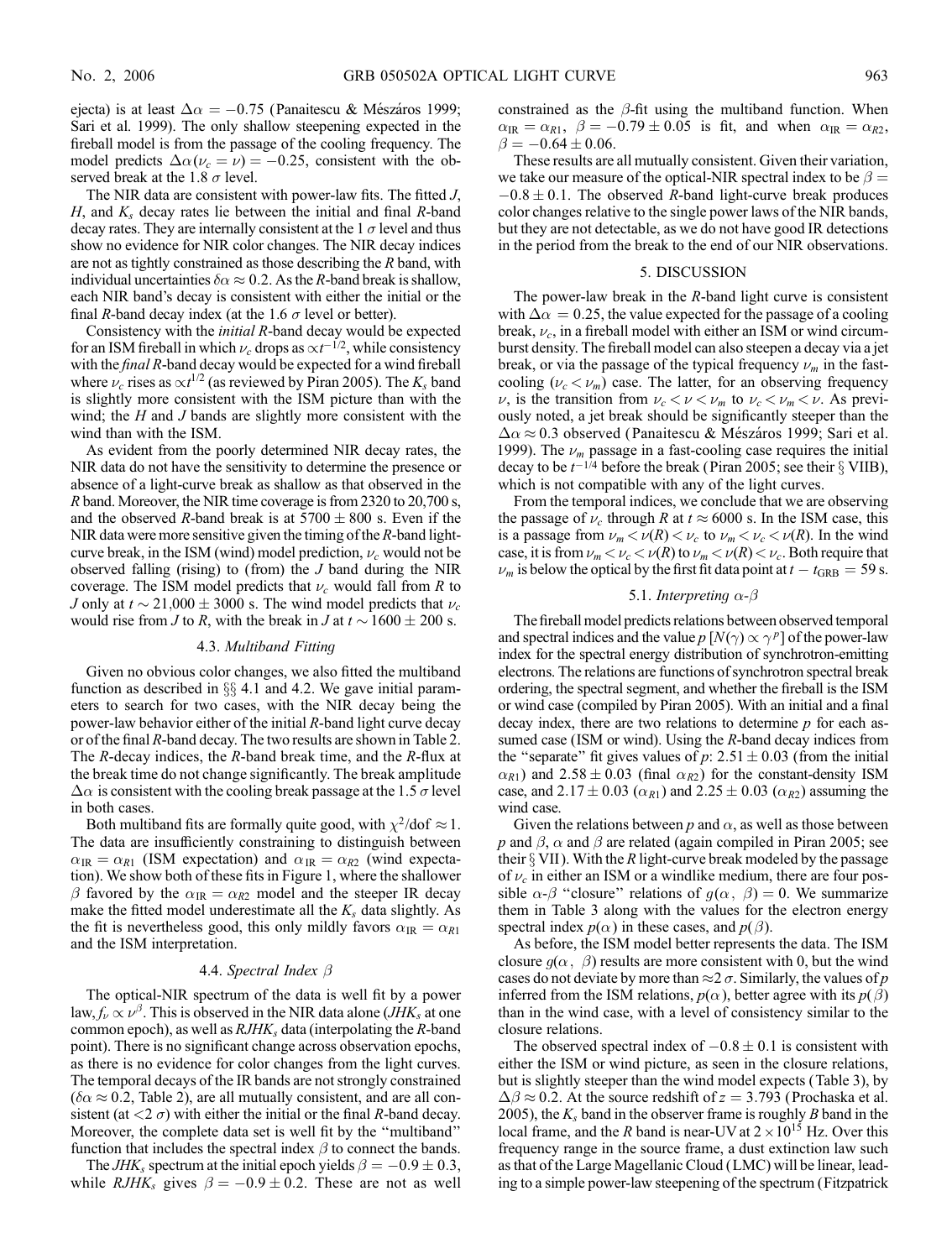| CLOSURE INFERENCES FOR $(n, b)$ DECRET INDEX $\alpha$ , DECIMILE INDEX $\beta$ |                                |                 |                 |                       |                             |  |  |
|--------------------------------------------------------------------------------|--------------------------------|-----------------|-----------------|-----------------------|-----------------------------|--|--|
| Model                                                                          | Relation $(=0)$ <sup>a</sup>   | Result          | $p(\alpha)$     | $p(\beta)$            | Expected $\beta[p(\alpha)]$ |  |  |
| ISM, initially $\nu_m < \nu(R) < \nu_c$                                        | $\alpha_1-1.5\beta$            | $0.07 \pm 0.15$ | $2.51 + 0.03$   | $2.6 + 0.2$           | $-0.76 + 0.02$              |  |  |
|                                                                                | $(\alpha_2 - 1.5\beta) + 0.25$ | $0.01 \pm 0.15$ | $2.58 + 0.03$   | $2.6 + 0.2^b$         | $-0.79 + 0.02$              |  |  |
| Wind, initially $\nu_m < \nu_c < \nu(R)$                                       | $(\alpha_1 - 1.5\beta) + 0.25$ | $0.32 \pm 0.15$ | $2.17 \pm 0.03$ | $2.6 \pm 0.2^{\circ}$ | $-0.59 \pm 0.02$            |  |  |
|                                                                                | $(\alpha_2 - 1.5\beta) + 0.5$  | $0.26 \pm 0.15$ | $2.25 + 0.03$   | $2.6 + 0.2$           | $-0.63 \pm 0.02$            |  |  |

TABLE 3 CLOSURE RELATIONS FOR  $(R_{\text{PAND}})$  Decay Index  $\alpha$ , Spectral Index  $\beta$ 

Notes.—The value of  $\alpha_1$  is  $\alpha_{R1}$ , and  $\alpha_2$  is  $\alpha_{R2}$  from the Table 2 fit to the individual bands;  $\beta$  is  $-0.8 \pm 0.1$ , as determined in § 4.4. The multiband fits also satisfy the closure relations given here.<br><sup>a</sup> As compiled in the review by Piran (2005).<br><sup>b</sup> The value of p is determined from  $\beta$  assuming that prebreak the optical and NIR have a spectrum  $\propto \nu^{-(p-$ 

<sup>b</sup> The value of p is determined from  $\beta$  assuming that prebreak the optical and NIR have a spectrum  $\propto \nu^{-(p-1)/2}$ , and is the same prebreak.

& Massa 1988; Reichart 2001). Dust extinction such as that observed in the Milky Way would have a significant bump in the middle of that frequency range, so we did not consider it. We use the LMC prescription of Reichart (2001) and determine that a small local extinction,  $A(V) \approx 0.1$ , would give  $\Delta \beta = 0.2$ . The amount of extinction would be sufficient to provide an intrinsic spectrum compatible with the wind model. The extinction law prescribed for the Small Magellanic Cloud (SMC) bar is steeper than the LMC case and so, if applicable, should require less dust.

There cannot be a very large amount of extinction at the burst redshift. To get the observed spectrum with as little extinction as  $A(V) = 0.5$  requires a flat or rising intrinsic spectrum. Such an intrinsic spectrum is inconsistent with the fireball model.

Hurkett et al. (2005) presented the Swift X-Ray Telescope's (XRT) X-ray upper limits from observations later than those presented here. We compare the X-ray limits to the optical by extrapolating the R-band flux density to their epoch, using our fitted models. We convert their flux limit to a spectral flux density limit using the spectral information given, both for their earliest epoch at  $\sim$  50 ks and for the overall observation. We find that the early optical spectral index of  $\beta = -0.8$  is marginally consistent with the X-ray limit, overestimating the X-ray 90% upper limit by approximately a factor of 3. (Given that the uncertainty of  $\beta$  is 0.1, note that  $\beta = -0.9$  would only overestimate the X-ray limit by a factor of 1.5, and  $\beta = -0.95$  would match it.) The expected initial intrinsic  $\beta = -0.8$  (ISM model; Table 3) would be marginally consistent, but the expected  $\beta = -0.6$  (wind; Table 3) would be inconsistent, overestimating the X-ray limit by at least a factor of 14.

This X-ray–optical spectrum is consistent with the passage of  $\nu_c$ . With an ISM model,  $\nu_c$  has passed below the optical, steepening the spectrum between  $R$  and the X-ray at later times. With a wind profile,  $\nu_c$  increases with time, placing it between R and the X-ray at the time of the X-ray limit. However,  $\nu_c$  would not get far above the optical, and the spectrum steepens between  $\nu_c$  and the X-ray. In both cases, the steepening  $\Delta \beta = -0.5$  above  $\nu_c$ results in a model-predicted X-ray flux well below the Swift XRT limit.

#### 5.2. Fireball Model Constraints

If the subluminosity of the earliest  $R$ -band observation (44 s) were known to be due to the passage of the peak  $\nu_m$ , there would be three numerical constraints for the fireball model's spectral parameters: the peak time in  $R$  band, the peak flux density value at that time, and the cooling break time at the R-band frequency. The early light-curve behavior is neither strong evidence for a rollover from an earlier flatter light-curve evolution, nor strong evidence for a particular physical mechanism for a rollover. There-

fore, the first two constraints are inequalities; the peak  $\nu_m$  could have passed the optical band earlier.

The observed decay from 44 to 6000 s requires that the passage  $\nu_m = \nu(R)$  is occurring or has occurred at  $t \leq 44$  s. If  $\nu_m$ passed the  $R$  band before 44 s, the synchrotron spectral peak would be at a lower frequency and a higher flux density than that of the *R* band. Thus, the peak flux density  $f(\nu_m)$  at 44 s must be at least as bright as the initial R-band point.

The peak passage  $\nu_m$  is quite early, having occurred at a time no later than 2.1 times the GRB duration measured by Gotz & Mereghetti (2005). The cooling-break passage time of  $\approx$  5700 s is significant, placing  $\nu_c$  in the optical at a fairly early time. This is quite early in comparison to several other cases where broadband data have indicated  $\nu_c$  is above the optical at a time  $\sim$ days postburst, e.g., GRB 970508 (Galama et al. 1998), GRB 000301C (Berger et al. 2001), or GRB 011211 (Jakobsson et al. 2003). The implication in the ISM case with  $\nu_c \propto t^{-1/2}$  would be a low value of  $\nu_c$  during the first observation, with  $\nu_c \sim 5 \times 10^{15}$  Hz at 44 s.

We consider the observational constraints in light of both the ISM and the wind models for the data. The synchrotron spectrum of a spherical fireball expanding into the ISM at a known redshift depends on five parameters: energy,  $E$ ; density,  $n$ ; the power-law slope of the electron energy distribution,  $p$ ; the energy fraction partitioned to the electrons,  $\epsilon_e$ ; and the energy partition to the magnetic fields,  $\epsilon_B$  (see Piran 2005 and references therein). With three constraints and the value of p, we can put three of E,  $n$ ,  $\epsilon_B$ , and  $\epsilon_e$  in terms of the fourth, thus placing a limit on a combination of two parameters.

We use the equations of Granot  $\&$  Sari (2002) for the ISM slow-cooling case for  $\nu_m$ ,  $\nu_c$ , and  $F_{\nu_m}$ . Adopting  $p = 2.55$ , we find the numerical relations using the redshift  $z = 3.793$  (Prochaska et al. 2005) and a cosmology with  $\Omega_m = 0.3$ ,  $\Omega_{\Lambda} = 0.7$ ,  $H_0 =$ 65 km  $s^{-1}$  Mpc<sup>-1</sup> to determine the appropriate luminosity distance. We can then isolate

$$
(\epsilon_e/0.1)(\epsilon_B/0.01)^{1/3} \le 0.024,\tag{3}
$$

where  $\epsilon_e$  and  $\epsilon_B$  are scaled to 10% and 1%, respectively, as these are reasonable expectations for the parameters from broadband fits in many afterglow cases (see, e.g., Panaitescu & Kumar 2002; Yost et al. 2003). Within the simple fireball model that well describes this afterglow case in the optical-IR, the implication is that the microphysical energy partitions must be quite small. For example, if  $\epsilon_e = 1\%$ , then  $\epsilon_B = 0.01\%$ . Other parameters can be put in terms of these; thus, density  $n \propto \epsilon_B^{-10/6}$ . Keeping  $n <$ 100 cm<sup>-3</sup> requires  $\epsilon_B$  to be not much less than 1%.

We note that the microphysical parameter combination in equation (3) is proportional to the peak flux density at 44 s as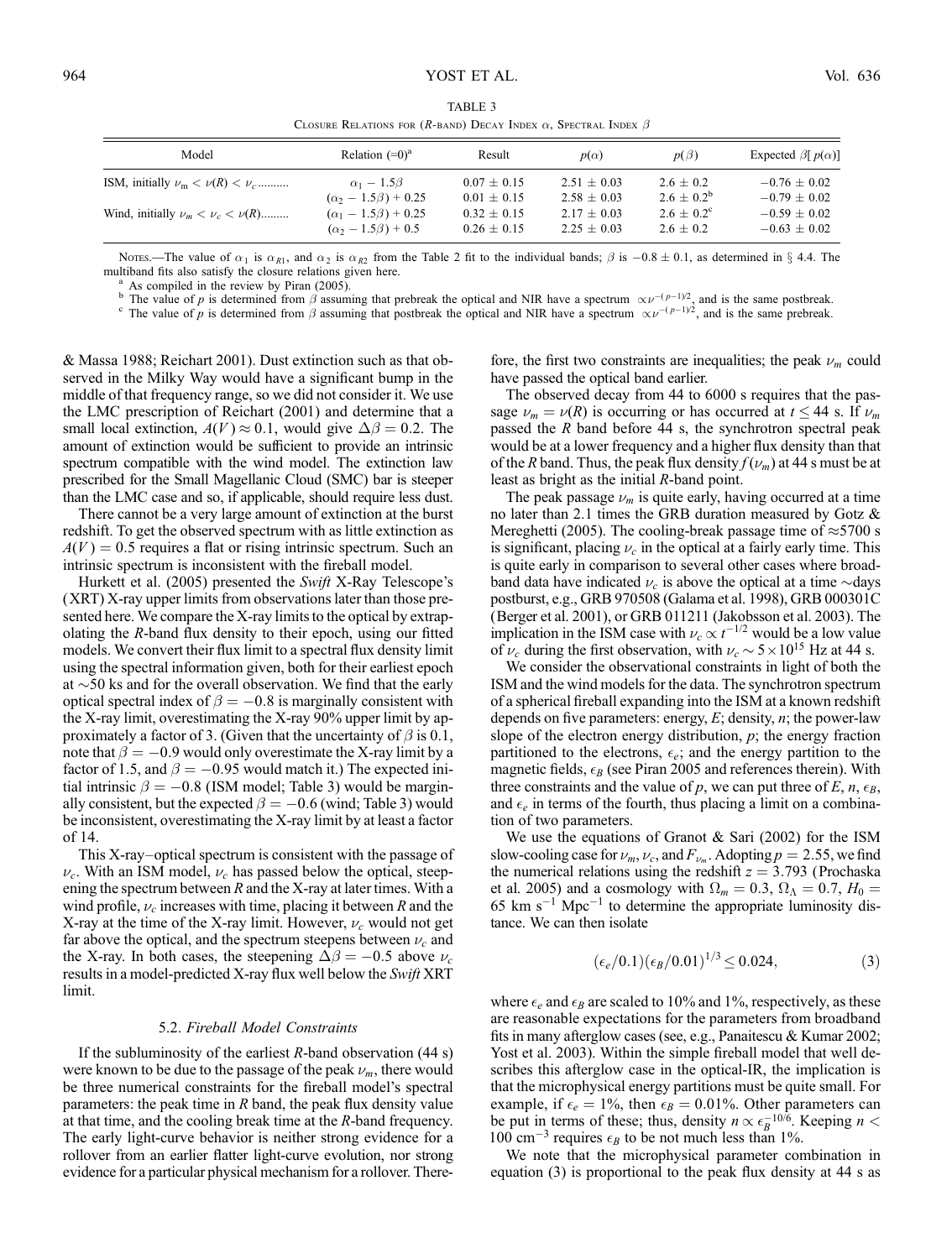$F_{\nu_{m-1/2}}^{-1/3}$  and proportional to the frequency of the peak  $\nu_m$  at 44 s as  $\nu^{1/2}$ . Thus, if the peak was significantly below the R band at that time, this combination of microphysical parameters would be notably smaller.

For a wind model, the physical parameter set is the same except that the density is parameterized by  $A_*$ , where  $\rho = 5 \times$  $10^{11}A_{*}r^{-2}$  g cm<sup>-1</sup>. We do a similar analysis using Granot & Sari's (2002) equations. In this case, we find

$$
(\epsilon_e/0.1)(\epsilon_B/0.01)^{1/3} \le 0.08. \tag{4}
$$

Once again, the microphysical parameters must be small (and increasingly small as the initial value of  $\nu_m$  is placed further below the R-band frequency).

There is an additional constraint:

$$
A_* \ge 0.0004(\epsilon_e/0.1)^2. \tag{5}
$$

This inequality indicates that if  $\nu_m < \nu(R)$  at the initial observation,  $\hat{A}_*(\epsilon_e/0.1)^{-2}$  would be larger than 0.0004. However, from the previous relation the low  $\nu_m$  would require smaller microphysical parameters,  $\epsilon_e$  or  $\epsilon_B$ , or both. If  $\epsilon_e$  is decreased in the case where  $\nu_m < \nu(R)$ , then  $A_*$  would remain low. A value  $A_* = 0.0004$  is a very small wind outflow parameter;  $A_* \sim 1$  is observed in Wolf-Rayet stars (as reviewed by Willis 1991). The physical parameter constraints are somewhat easier to fulfill with the ISM fireball model than with the wind model.

#### 6. CONCLUSIONS

We observe a shallow break of  $\Delta \alpha \approx 0.3$  in the R light curve of the GRB 050502A afterglow at approximately 6000 s postburst. We note that  $J, H$ , and  $K_s$  observations during this period, not as well sampled, do not constrain the presence or absence of such a light-curve break in the NIR. With the shallow  $\Delta \alpha$ , we conclude that the optical break represents the passage of the synchrotron cooling frequency  $\nu_c$  through R.

The observed spectral index is  $\beta = -0.8 \pm 0.1$ . This is consistent with an ISM model for the broken R-band light curve, and slightly steeper than that expected in a wind model. The temporal and spectral index closure relations slightly favor an ISM over a wind interpretation. A small amount of dust at the host redshift would steepen an intrinsically flatter spectrum sufficiently to accommodate the wind interpretation.

There is no evidence for an overluminosity at our earliest observation, 44 s after the initial gamma rays. The first lightcurve point appears suppressed, but from a single point we cannot conclude that this is the case. At a minimum, the early decay requires  $\nu_m$  at or below  $\nu(R)$  at that time. Using that constraint and the observation of the passage of  $\nu_c$  indicates that in both the ISM and the wind explanations, small microphysical energy partitions are required. The wind interpretation expects an exceptionally low wind outflow parameter  $A<sub>*</sub>$ , which may again somewhat favor an ISM interpretation.

Guidorzi et al. (2005) found multicolor evidence for a lightcurve bump at  $t \approx 1700 - 3400$  s. A single ROTSE data point during this period has a slight rise above the overall decay, but not at a significant level given its signal-to-noise ratio.  $JHK<sub>s</sub>$  sampling is insufficient to address whether the bump occurs at these wavelengths. Without the well-sampled MDM R-band observations presented here from 5800 to 28,000 s, Guidorzi et al. (2005) did not detect the passage of  $\nu_c$  through R.

Guidorzi et al. (2005) found that the data favor a density variation over a refreshed shock as the source of the bump. In that case, the significance of the bump is greater than expected for  $\nu(R) > \nu_c$ (see Nakar & Piran 2003). For the wind case the cooling-break passage observed in the data set presented here would be from  $\nu(R) > \nu_c$  to  $\nu(R) < \nu_c$  at  $\approx 6000$  s, so this again favors an ISM over a wind interpretation.

We note that the observed steeper, steady decay following the light-curve break is evident in the data over at least 0.7 logarithmic decades in time. Despite the evidence for a density variation in the data of Guidorzi et al. (2005), such an impulsive event cannot explain the sustained change in light-curve evolution seen here.

There are several lines of evidence, including the spectral index, the closure relations of spectral and temporal indices, and the optical bump seen by Guidorzi et al. (2005), which all somewhat favor an ISM model over a wind model for this afterglow. With Swift and INTEGRAL providing rapid triggers, and rapid response instruments such as ROTSE and PAIRITEL providing follow-up, the GRB community is accumulating bursts with prompt, detailed observations. Such data sets should further probe the physics of GRB afterglows.

ROTSE-III has been supported by NASA grant NNG-04WC41G, NSF grant AST 04-07061, the Australian Research Council, the University of New South Wales, the University of Texas, and the University of Michigan. Work performed at LANL is supported through internal LDRD funding. Special thanks to the observatory staff at McDonald Observatory, especially David Doss. The MDM work has been supported by the National Science Foundation under grant 0206051 to J. P. H. The Peters Automated Infrared Imaging Telescope (PAIRITEL) is operated by the Smithsonian Astrophysical Observatory (SAO) and was made possible by a grant from the Harvard University Milton Fund, the camera loan from the University of Virginia, and the continued support of the SAO and University of California, Berkeley. Partial support is also supplied by a NASA Swift Cycle 1 Guest Investigator grant. The Digitized Sky Surveys were produced at the Space Telescope Science Institute under US Government grant NAG W-2166. The images of these surveys are based on photographic data obtained using the Oschin Schmidt Telescope on Palomar Mountain and the UK Schmidt Telescope. The plates were processed into the present compressed digital form with the permission of these institutions.

#### **REFERENCES**

- Akerlof, C. W., et al. 2003, PASP, 115, 132
- Berger, E., et al. 2001, ApJ, 556, 556
- ———. 2003, Nature, 426, 154
- Bertin, E., & Arnouts, S. 1996, A&AS, 117, 393
- Bessell, M. S. 1979, PASP, 91, 589
- Cohen, M., Wheaton, W. A., & Megeath, S. T. 2003, AJ, 126, 1090
- Fitzpatrick, E. L., & Massa, D. 1988, ApJ, 328, 734
- Fruchter, A., & Hook, R. N. 1997, Proc. SPIE, 3164, 120
- Galama, T. J., Wijers, R. A. M. J., Bremer, M., Groot, P. J., Strom, R. G., Kouveliotou, C., & van Paradijs, J. 1998, ApJ, 500, L97
- Gotz, D., & Mereghetti, S. 2005, GCN Circ. 3329, http://gcn.gsfc.nasa.gov/ gcn/gcn3/3329.gcn3
- Gotz, D., Mereghetti, S., Mowlavi, N., Shaw, S., Beck, M., & Borkowski, J. 2005, GCN Circ. 3323, http://gcn.gsfc.nasa.gov/gcn/gcn3/3323.gcn3
- Granot, J., & Sari, R. 2002, ApJ, 568, 820
- Guidorzi, C., et al. 2005, ApJ, 630, L121